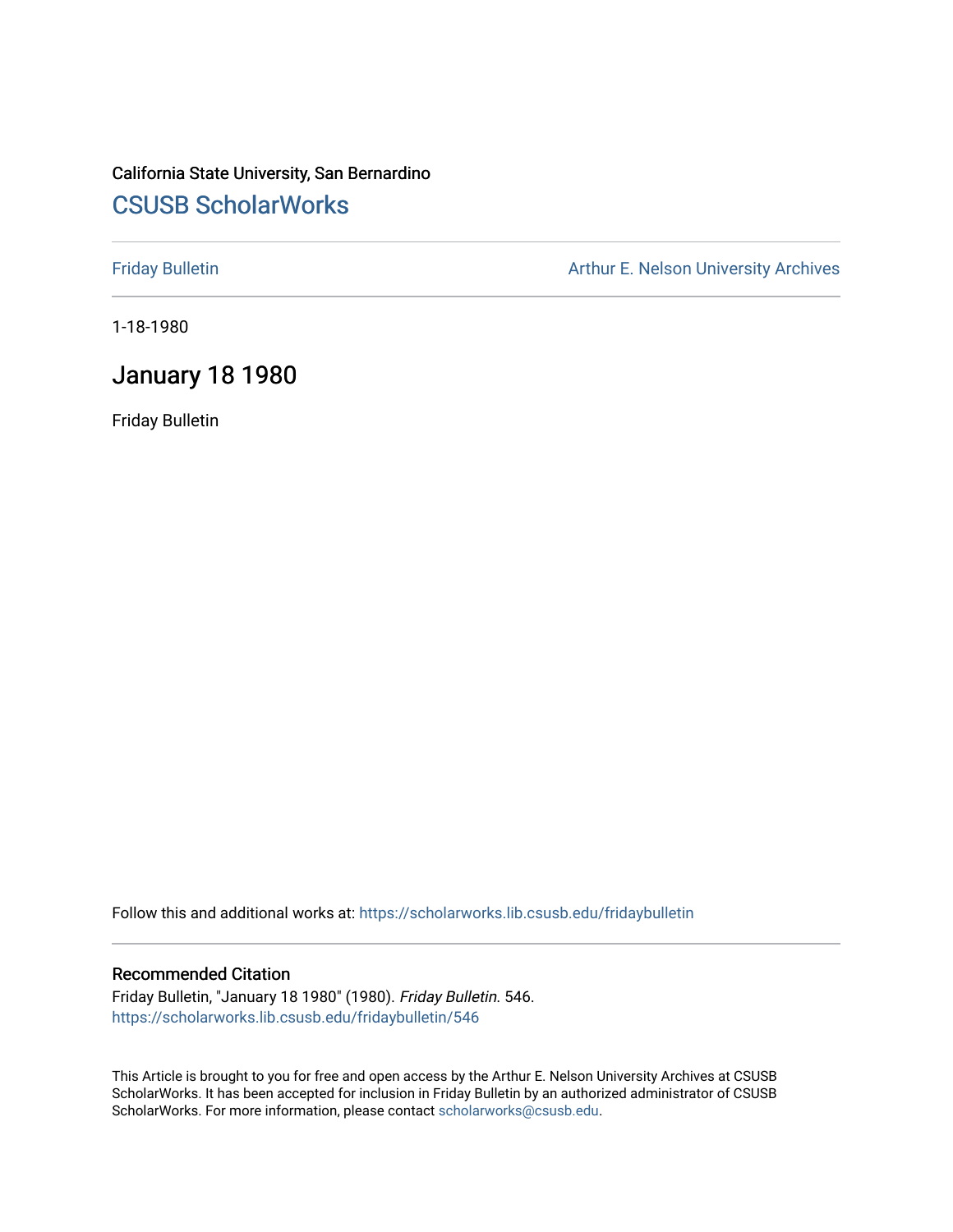THE **BULLETIN** 

CALIFORNIA STATE COLLEGE • SAN BERNARDINO **<sup>1980</sup>**



January 18, 1980

NURSING PROGRAM RECEIVES SIX-YEAR **ACCREDITATION** 

The College's nursing program has been accredited by the National League fer Nursing for a six-year term. The accreditation, the first received by the nursing program, is the fulfillment of several years of work in developing and refining

a program which will meet the needs of R.N.s and health care institutions in the area, according to James Crum, Dean of the School of Natural Sciences.

It is unusual, he adds, for the initial accreditation to be for a six-year term. The National League for Nursing is the agency recognized as the overseer of the quality of nursing education in the United States and is also the official accrediting agency for the profession.

The accreditation, explains Mary Patterson, Chairman of the Nursing Department, provides automatic certification in community health nursing from the State Department of Health, facilitates entry into graduate programs in nursing and is necessary for commission status for nurses entering the armed forces. Pending accreditation nursing graduates received their community health certification through a cooperative arrangement with Cal State U, Los Angeles.

The CSCSB program is designed for R.N.s who have an associate degree from a community college. Nurses who are graduates of diploma schools must have their nursing work certified by a community college.

According to Dr. Patterson, current trends in the delivery of health care indicate a growing need for nurses who are able to assume broader clinical responsibility, have community health experience, and who have the ability to plan, provide leadership and initiate change. These characteristics are developed in nurses

**\* \* \* (Continued on page2)**  Six faculty members have been granted sabbatical leaves during the 1980-81 academic year. SABBATICAL LEAVES GRANTED TO SIX FACULTY FOR 1980-81

Three of them will be on leave during the Fall, 1980 quarter: John Chaney, Assoc. Prof., Administration, will spend that time writing a series of case studies of businesses and their problems for analysis and problem-solving by business students in the classroom.

Charles Hoffman, Assoc. Prof., Psychology, will devote that quarter to developing a two-part project, the first is research on how men and women interact with girls and boys, the second is a focus on the effects of experience and personality factors as they relate to men's ability to interact with children. He will also work on a paper, "The Character and Development of Universal Operational Thought."

A return to the classroom is scheduled by Elton Thompson, Professor, Education, during that period. He plans to teach in one of the middle schools of the local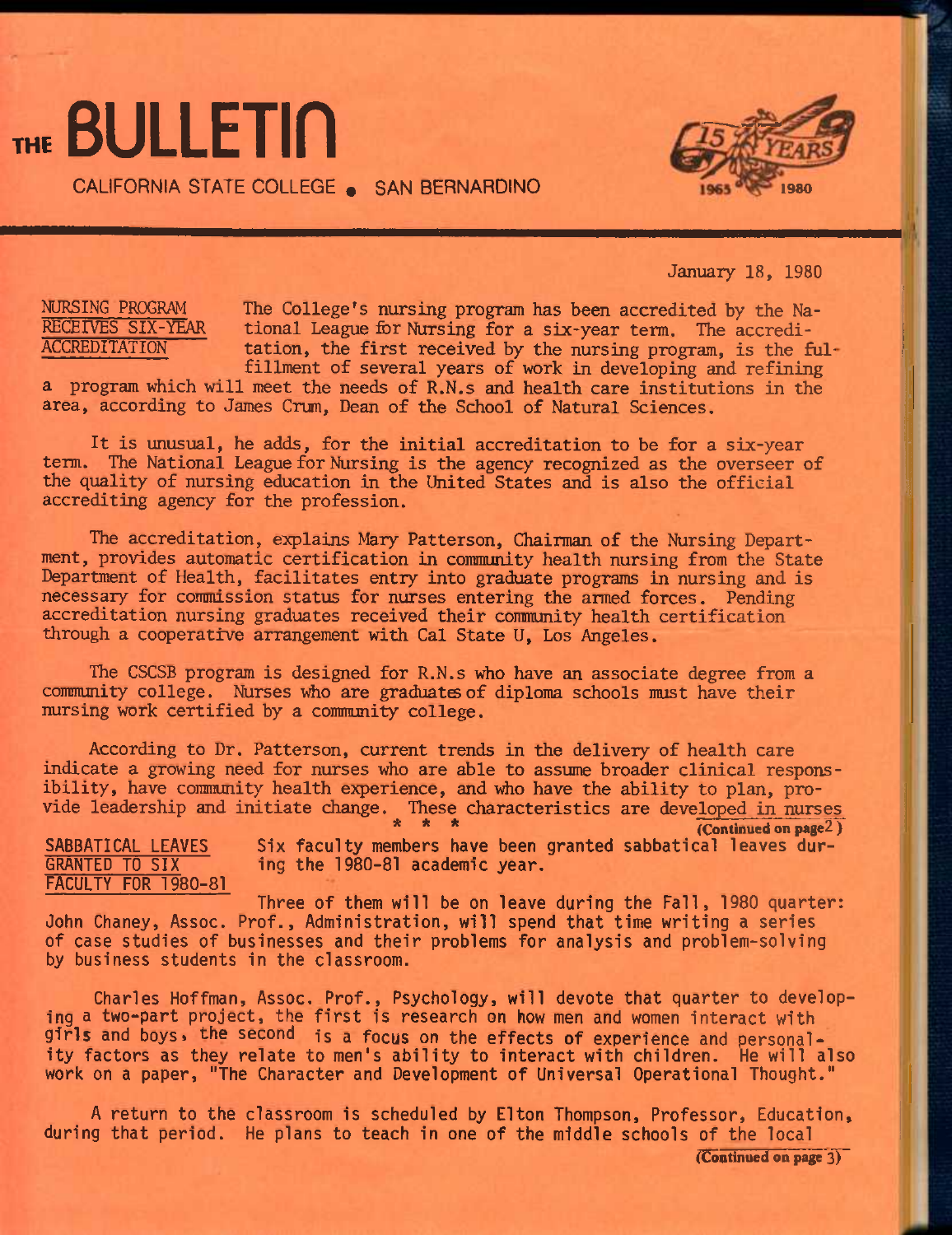NURSING PROGRAM **Continued from page 1**  in programs at the baccalaureate level.

The nurse in the B.S, program will leam to do health assess ments of the adult and the aged, mother and child, and psycho-

social, as a foundation for family health care. The program also introduces the K.N, to leadership skills and a beginning understanding of research.

The strong clinical component, spread over five quarters, includes field experience in health agencies in San Bernardino and Riverside counties. The College has contracts with approximately 12 agencies for this field experience.

Nurses may be admitted to Cal State's degree program at any time; however, certain core courses are offered at specific times. Students admitted in the other quarter may take prerequisite or elective courses. Participants must have a California license because of the clinical field work.

Currently there are 142 nurses enrolled in the B.S. program. The program is open and there are no enrollment limitations now. It is possible to enroll on a part-time basis. The majority of the present students are employed in their pro-<br>fession. **\* \* \*** 

MNUAL BLOOD DRIVE The College's annual blood drive will take place Wednesday, SET FOR JANUARY 23 January 23. From 9 a.m. until 3 p.m. staff from the San Bernardino-Riverside Blood Bank will be in the Student Health

Center to conduct the drive for the College. It is sponsored by the Student Health Center, Veterans Club and the P.E. Intramural Department.

Several cash prizes will be awarded to donors through a drawing after 3 p.m. The process of donating blood takes about one hour. Volunteers will be released for the time necessary.

The reserve fund provides that students, faculty or staff or their immediate dependents will have blood available for any emergency which requires it. To keep the fund going, volunteers from the College Community are called upon to donate once a year. \* \* \*



WELCOME TO THE COLLEGE:<br>7436 HILDRETH, Deway HILDRETH, Dewayne Building Serv. Eng. Heat. £ Air Cond.

25355 Gentian<br>Sunnymead 92388 Sunnymead 653-2845

lEFT THE COLIEGE; Janice White, Student Personnel Tech., Fin. Aid Holly Sullivan, Cler Asst., Purchasing DIRECTORY CHANGES<sup>; CHANGES;</sup> Laura Gomez to Student Affirmative Action Coord., E.O.P.<br>Louise Kennedy to Dept. Sec'y IA, School of Humanities

OHANGE EXT. & ROOM NO.: William Gean - Ext. 7468, LC-254

RECLASSIFICATIONS: Kimberlee Alexander to Sec'y A, Natural Sci. Marvin Newman to Building Maintenance Worker, Plant Operations Rudolph Von Sydow to Auto Equip. Operator, Plant Operations Richard Ceballoa to Locksmith II, Plant Operations Peggy Kindschy to Evaluation Tech. I, Admissions & Rec.

#### CSCSB BULLETIN

The California State College, San Bernardino BULLETIN is published by the Office of Col-lege Relations, AD-151, Ext. 7217. Material for publication must be received by noon Tuesday before the Friday of publication.

Editor Barbara Nolte Printed at Duplicating

Sympathy The College extends its *Sympatkf^ to Wcfma Hanion (Library)* and to members of her family on the death of her father.

A *Az^td&.nt* 0(S *Long UZand, ^Jew VoA-k,*  he succumbed last weekend to a lengthy *tti.nz66*.  $\overline{c}$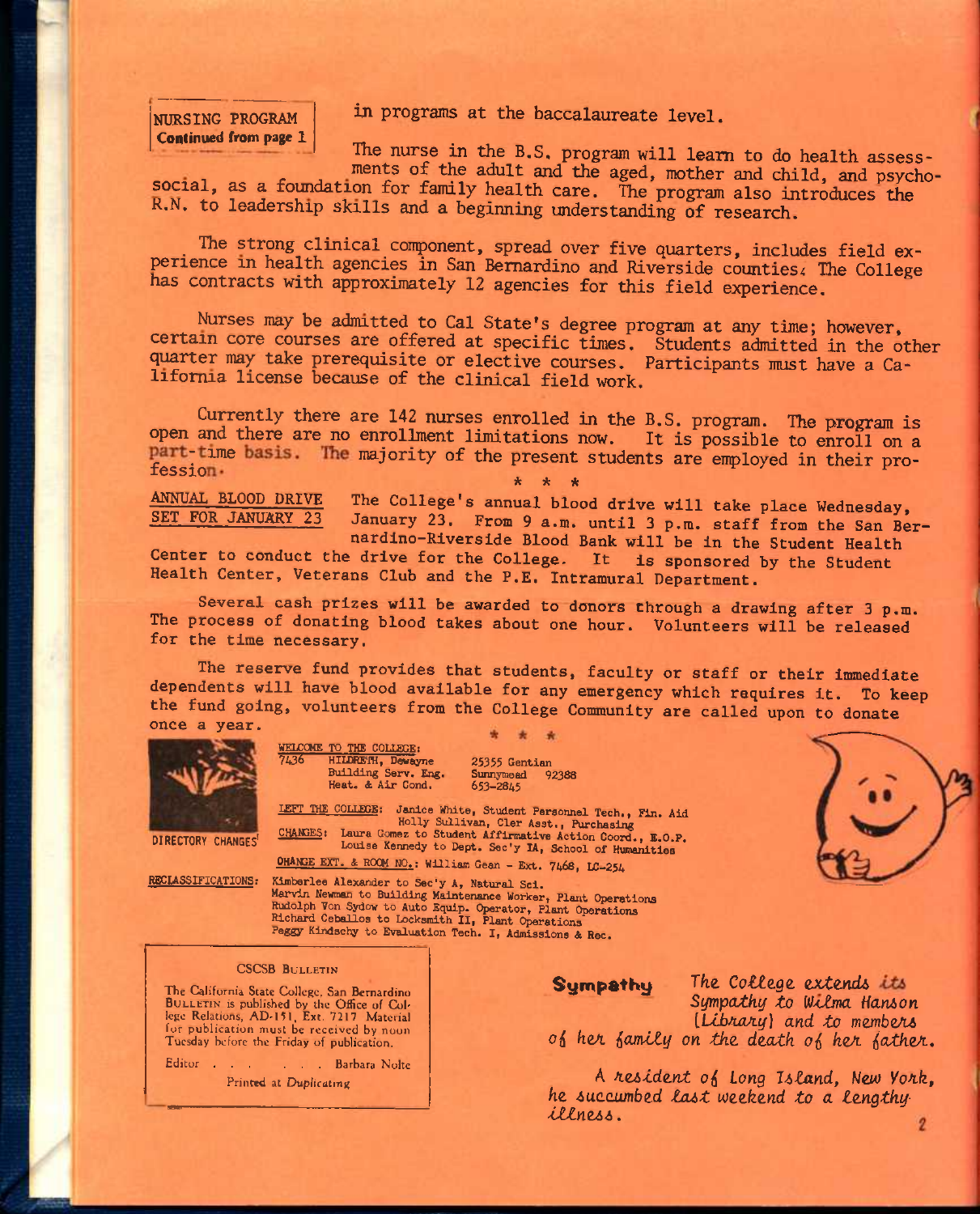# FACULTY LEAVES <br>Continued from page  $\frac{1}{1}$

school district. He will renew his teaching experience in order to gain a first-hand knowledge of today's classroom.

Richard Switzer, Prof., French, has been granted leave for the full academic year which he will devote to further work on the playwright Eugene Scribe. Dr. Switzer will do research in Berkeley and France on the author's unpublished correspondence which will be translated in both French and English. Dr. Switzer and Dr. Helene Koon, co-authors of a book on Scribe which is soon to be released, will again collaborate on the current research and work which they plan to use as a basis for another book.

Fred Kellers, Prof, and Chairman, Physics, will be on leave during the Fall, 1980 and Spring, 1981 quarters. Part of that time he will work with Prof. Alfred Bork at the University of California, Irvine campus to study computer-assisted instruction in physics. He also will spend some time working on other projects in physics, including a paper for publication.

The Winter and Spring, 1981 terms will be devoted by Robert Lee, Prof., English, to doing research and writing on the early 20th century author, Hornung, to be used for future publication.

**\* \* \*** 

SWIMMING POOL CLOSES The swimming pool will be closed during the Winter<br>FOR WINTER QUARTER quarter, according to information received from Req quarter, according to information received from Reginald Price, Physical Education Chairman.

Low enrollment in the aquatic courses offered resulted in cancellation of the courses. Since the pool will not be used for instructional classes, it is being closed due to operational costs.

WOMEN IN GOVERNMENT A Los Angeles attorney and leading feminist, a former Cong-<br>CONFERENCE SCHEDULES resswoman and a municinal court indee are scheduled as *CONFERENCE SCHEDULES resswoman and a municipal court judge are scheduled as*  speakers for the Women in Government Conference to be held *on campus Wednesday, January 23,* 

*Serving as moderator will be Carol Goss, Assoc. Prof., Political Science.*  Sponsored by the newly-revived student group, the Political Science Council, *the conference wi^l be held in the Student Union from noon to 2* p.m.

*Gloria Allred, Los Angeles attorney and active supporter of the ERA, Shirley Pettis,former congresswoman from the 37th- Dist., and Judge Dana Henry of the Fontana Municipal Court will speak at the program which is open to the public.* 

*Each panelist will speak for 25 minutes on the topic women in government, A question and answer period will fol^ow^ ^* 

IN-DEPTH SPSS The Computer Center has arranged a series of six in-depth SPSS<br>LECTURES OFFERED lectures to be given by Sheldon Kamieniecki, academic coordinat lectures to be given by Sheldon Kamieniecki, academic coordinator for the center. Although open to all on campus, a basic knowledge of statistics is necessary. The first lecture, "Preparing Data for Statistical Analysis," will be given Wed,, Jan. 23 in LC-13. Those who wish to attend but cannot due to other commitments, may contact Dr. Kamieniecki or Herb Nickles.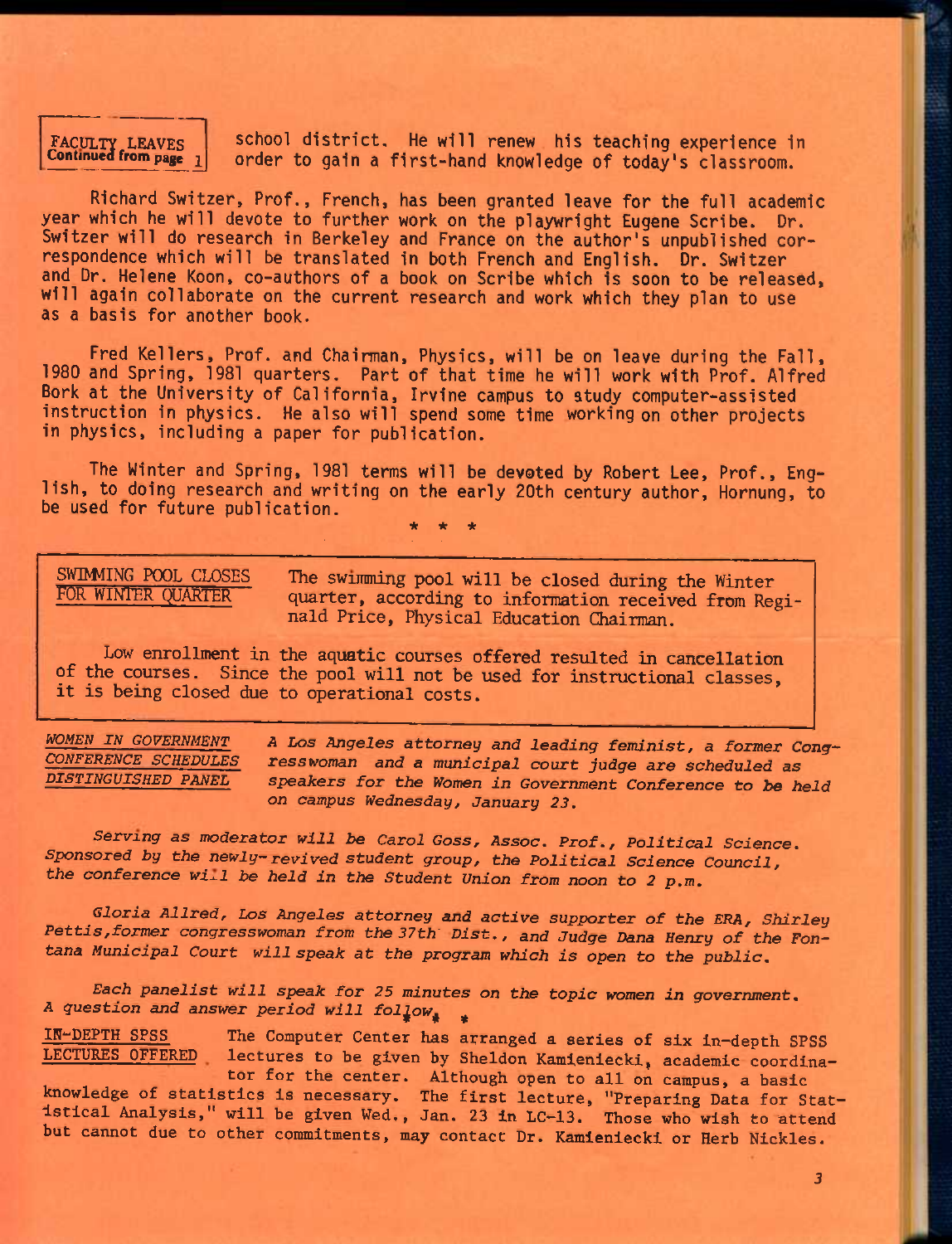**Speaking up.** Robert Blackey (History) spoke last night **Speaking up.** before the high school youth group of Temple Emanu-El in San Bernardino on ''Witchcraft: History and Perspective."

**+**  Robert Cramer (Psych.) will speak tonight tomembers of Parents Without Partners on "Behaviorism: Past, Present and Future" at a dinner meeting to be held in Rubidoux.

**+**  Marvin Frost (Geog) gave a speech entitled, "Wildlife Conservation" to a San Gorgonio High School reading class on Jan. 17.

Ernest Garcia (Education) presented his speech "The Educational Voucher System" to members of the Delta Kappa Gamma Club of San Bernardino, at ita dinner meeting on Jan. 16.

**+** 

**+**  Frederick Keene (Math) is speaking today to students at San Gorgonio High School on "Math Means Money."

**+**  Ellen Kronowitz (Education) spoke on "Helping Your Child with Math," Jan. 15, to the Crestmore Elementary School P.T.A. in Bloomington.

**+** 

Terrell Manyak (Admin.) addressed members of the Highland Lions Club on "International Law of the Sea Conference" at a breakfast meeting held Jan. 16 in San Bernardino. Dr. Manyak also presented "Mining the Ocean Floors" to the B'nai B'rith Sr. Citizens of Murietta Hot Springs on Jan. 17.

**+**  Tapie Rohm (Admin.) gave a talk entitled "Coping with Stress" to members of the Downtown Rotary, Jan. l6. W w

### Professional Activities

Marilyn Ambrose (Education) represented the San Bernardino post secondary educators at the World Future Society meeting Dec. 21, at Marina Del Key.

**+**  Frederick Keene (Math) was invited to serve as a consultant at the Annual Meetings of the American Mathematical Society and the Mathematical. Assn. of America in San Antonio, Jan. 5, on the Problems of Mathematics Remediation in the Colleges.

**+**  Don Woodford (Art) currently has a show entitled "Recent Constructions" at the Peppers Art Gallery at the University of Redlands. The show runs through Feb. 1

PUBLICATIONS' Marvin Frost (Geog) has a research paper entitled "Savannas on the Island of Hawaii" recently published in the California Geographer (Vol. XIX, '79)

**+**  David Shichor (Sociology) had an article "Patterns of Suicide Among the Elderly in Israel" (with S. Bergman) published in The Gerontologist.<br>\*\*\*

notewort w Marvin Frost (Geog.) was appointed, Jan. 4, to the Upper Santa — Ana Committee of the Califarnia Regional Water Quality Control Board, Santa Ana Region.

**+** 

Arlo D. Harris (Chemistry) has been elected to the American Biographical Institute, Raleigh, North Carolina. His biography will appear in the First Selected Edition of the American Registry, published in the fall of 1980.

ADMINISTRATIVE California State U, Dominguez Hills has an opening for Dean of the School of Natural Sciences (<br>OPPORTUNITIES (4) Mathematics. Salary: 334,176 - \$41,316.